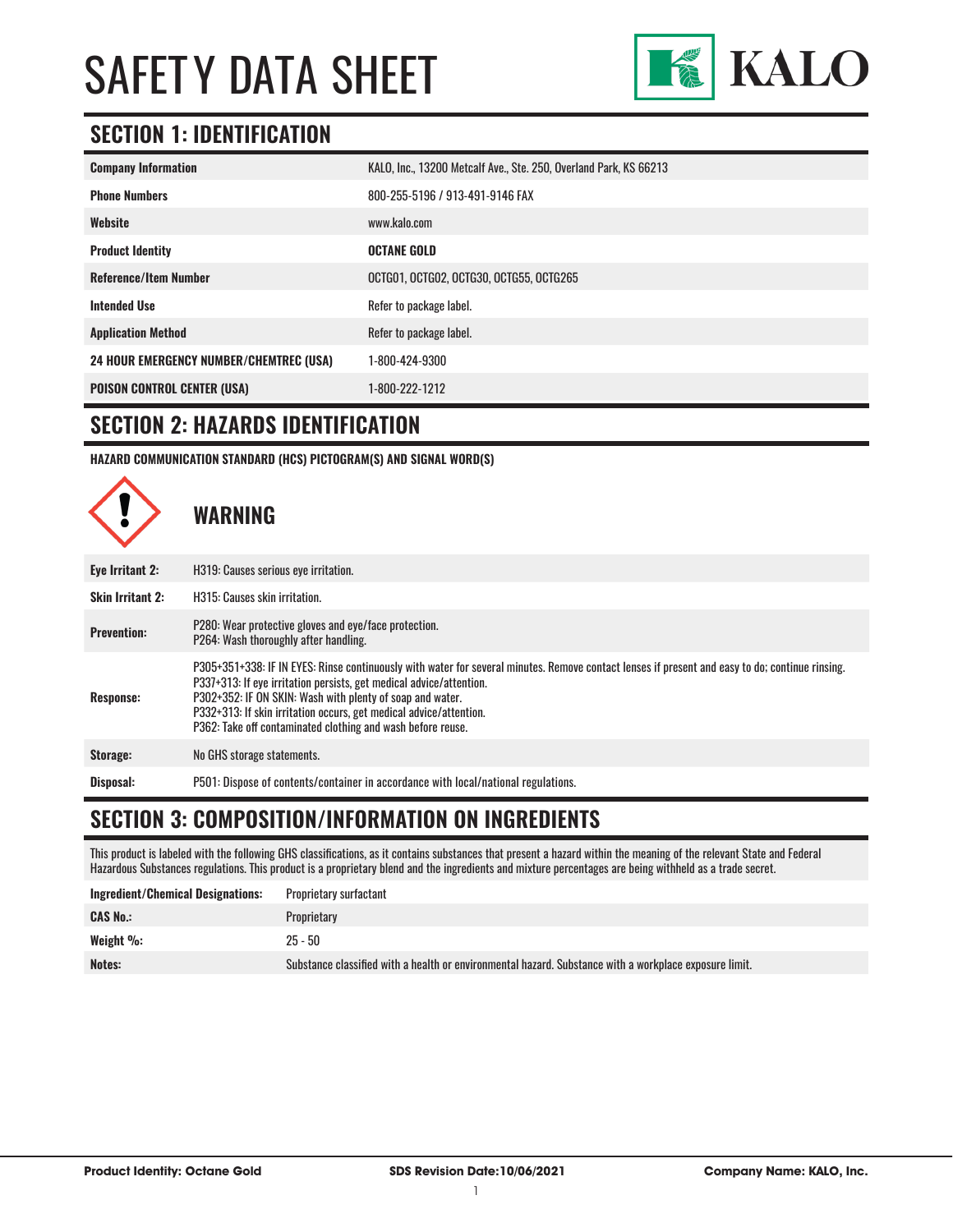

### **SECTION 4: FIRST AID MEASURES**

#### **[DESCRIPTIONS]**

| Remove to fresh air. Keep patient warm and at rest. If breathing is irregular or stopped, give artificial respiration. If unconscious, place in the recovery<br><b>Inhalation:</b><br>position and obtain immediate medical attention. Give nothing by mouth. |  |
|---------------------------------------------------------------------------------------------------------------------------------------------------------------------------------------------------------------------------------------------------------------|--|
| Irrigate copiously with clean fresh water for at least 10 minutes, holding the eyelids apart and seek medical attention.<br>Eyes:                                                                                                                             |  |
| <b>Skin:</b><br>Remove contaminated clothing. Wash skin thoroughly with soap and water or use a recognized skin cleanser. Do NOT use solvents or thinners.                                                                                                    |  |
| Ingestion:<br>If accidentally swallowed, obtain immediate medical attention. Keep at rest. Do NOT induce vomiting.                                                                                                                                            |  |
| [MOST IMPORTANT SYMPTOMS AND EFFECTS, BOTH ACUTE AND DELAYED]                                                                                                                                                                                                 |  |
| Overview:<br>No adverse symptoms or effects anticipated under normal handling conditions. See Section 2 for further details.                                                                                                                                  |  |
| Eyes:<br>Causes serious eye irritation.                                                                                                                                                                                                                       |  |
| Skin:<br>Causes skin irritation.                                                                                                                                                                                                                              |  |

# **SECTION 5: FIREFIGHTING MEASURES**

| <b>Extinguishing Media:</b>     | Alcohol resistant foam, CO <sup>2</sup> , powder, or water spray. Do not use water jet.                                                                                                                                                                                                                                                                |
|---------------------------------|--------------------------------------------------------------------------------------------------------------------------------------------------------------------------------------------------------------------------------------------------------------------------------------------------------------------------------------------------------|
| <b>Special Hazards:</b>         | Combustion may yield smoke, carbon monoxide, and other products of incomplete combustion. Oxides of sulfur, nitrogen or phosphorus may<br>also be formed. Never use welding or cutting torches on or near container, even if empty.                                                                                                                    |
| <b>Advice For Firefighters:</b> | Evacuate area. Prevent contamination from run-off of adjacent areas, streams, drinking water and sewers. Do not flush down sewers or other<br>drainage systems. Exposed firefighters must wear standard protective equipment and in enclosed areas self-contained breathing apparatus.<br>Use water-spray to cool fire-exposed surfaces and personnel. |

### **SECTION 6: ACCIDENTAL RELEASE MEASURES**

| <b>Precautions/Procedures:</b>                                         | Keep all sources of ignition away from spill/release. In case of a major spill or spillage in a confined space evacuate the area and<br>check vapor levels.                                                                                                                                                                                                                                                                                                                                                                                                                                                                                                               |
|------------------------------------------------------------------------|---------------------------------------------------------------------------------------------------------------------------------------------------------------------------------------------------------------------------------------------------------------------------------------------------------------------------------------------------------------------------------------------------------------------------------------------------------------------------------------------------------------------------------------------------------------------------------------------------------------------------------------------------------------------------|
| <b>Environmental Precautions:</b>                                      | Do not allow spills to enter drains or water courses.                                                                                                                                                                                                                                                                                                                                                                                                                                                                                                                                                                                                                     |
| <b>Methods and Material For</b><br><b>Containment and Cleaning Up:</b> | Ventilate the area and avoid breathing vapors. Take the personal protective measures listed in Section 8. Contain and absorb spillage<br>with non-combustible materials (e.g. sand/earth/vermiculite). Place in closed containers outside buildings and dispose of according<br>to the Waste Regulations (see Section 13). Clean, preferably with a detergent. Do not use solvents. Do not allow spills to enter drains<br>or water courses. If drains, sewers, streams or lakes are contaminated, inform the local water company immediately. In the case of<br>contamination of rivers, streams, or lakes, the Environmental Protection Agency should also be informed. |

# **SECTION 7: HANDLING AND STORAGE**

| <b>Precautions For Safe Handling:</b> | Do not get in eyes, on skin, or on clothing. Do not breathe vapors or mists. Keep container closed. Use only with adequate<br>ventilation. Use good personal hygiene practices. Wash hands before eating, drinking, smoking. Remove contaminated clothing<br>and wash before reuse. Destroy contaminated belts and shoes and other items that cannot be decontaminated. Have evewash<br>accessible to use in handling area. See Section 2 for further details. |
|---------------------------------------|----------------------------------------------------------------------------------------------------------------------------------------------------------------------------------------------------------------------------------------------------------------------------------------------------------------------------------------------------------------------------------------------------------------------------------------------------------------|
| <b>Conditions For Safe Storage:</b>   | Store in tightly closed containers in dry, well-ventilated area, away from excessive heat and incompatibles.<br>See Section 2 for further details.                                                                                                                                                                                                                                                                                                             |
| <b>Incompatible Materials:</b>        | Oxidizing agents.                                                                                                                                                                                                                                                                                                                                                                                                                                              |
| <b>Specific End Use(s):</b>           | See product label.                                                                                                                                                                                                                                                                                                                                                                                                                                             |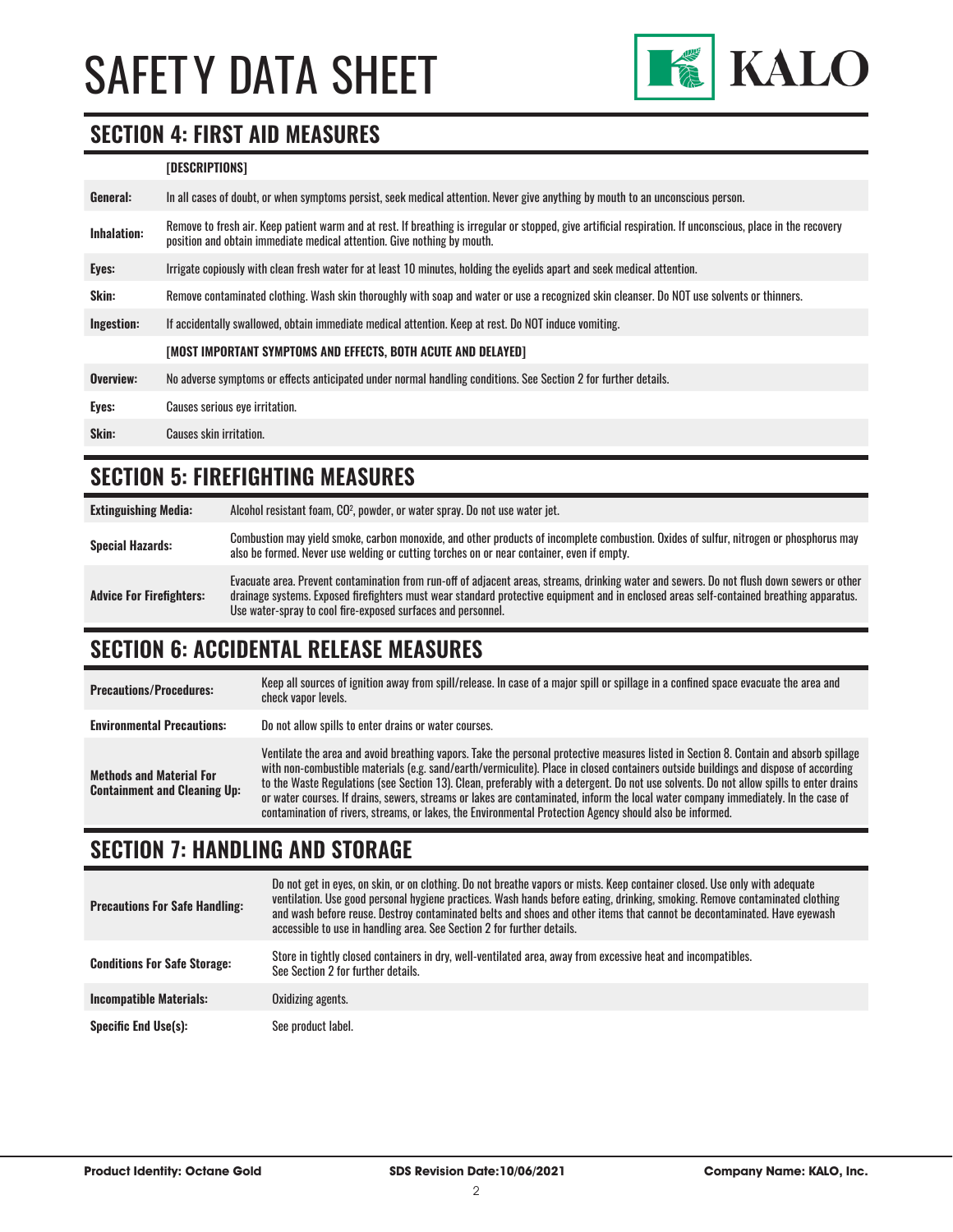

# **SECTION 8: EXPOSURE CONTROLS/PERSONAL PROTECTION**

| This product contains the following ingredient with established limits for exposure under OSHA, ACGIH and/or NIOSH. |               |                                      |
|---------------------------------------------------------------------------------------------------------------------|---------------|--------------------------------------|
| Ingredient                                                                                                          | <b>Source</b> | <b>Value</b>                         |
| <b>Proprietary Surfactant</b>                                                                                       | <b>OSHA</b>   | No Established Limit                 |
|                                                                                                                     | <b>ACGIH</b>  | TWA: 25 ppm (vapor fraction)         |
|                                                                                                                     | <b>NIOSH</b>  | $C: 25$ ppm (125 mg/m <sup>3</sup> ) |
|                                                                                                                     |               |                                      |

**Carcinogen Data:** This product contains the following ingredients (at greater than 0.1%) that are suspected of being or known to be a carcinogen under OSHA, NTP or IARC.

| <b>CAS No.</b>                               | Ingredient | <b>Source</b> | <b>Value</b>                                                          |
|----------------------------------------------|------------|---------------|-----------------------------------------------------------------------|
| Proprietary<br><b>Proprietary Surfactant</b> |            | <b>OSHA</b>   | Select Carcinogen: No                                                 |
|                                              |            | <b>NTP</b>    | Known: No / Suspected: No                                             |
|                                              |            | <b>IARC</b>   | Group 1: No / Group 2a: No / Group 2b: No / Group 3: No / Group 4: No |

|                              | <b>[EXPOSURE CONTROLS]</b>                                                                                                                                                                                                                                                                                                             |
|------------------------------|----------------------------------------------------------------------------------------------------------------------------------------------------------------------------------------------------------------------------------------------------------------------------------------------------------------------------------------|
| <b>Respiratory:</b>          | If workers are exposed to concentrations above the exposure limit, they must use the appropriate certified respirators.                                                                                                                                                                                                                |
| Eyes:                        | Wear safety eyewear (e.g. safety spectacles/goggles/visors) to protect against the splash of liquids.                                                                                                                                                                                                                                  |
| Skin:                        | Overalls, which cover the body, arms, and legs, should be worn. Skin should not be exposed. All parts of the body should be washed after contact.                                                                                                                                                                                      |
| <b>Engineering Controls:</b> | Provide adequate ventilation. Where reasonably practicable, this should be achieved by the use of local exhaust ventilation and good general<br>extraction. If these are not sufficient to maintain concentrations of particulates, and any vapor below occupational exposure limits, suitable<br>respiratory protection must be worn. |
|                              |                                                                                                                                                                                                                                                                                                                                        |

**Other Work Practices:** See product label.

# **SECTION 9: PHYSICAL AND CHEMICAL PROPERTIES**

| Appearance:                            | Light Yellow Amber Liquid | <b>Initial Boiling Point/Range:</b>               | <b>Not Measured</b>            |
|----------------------------------------|---------------------------|---------------------------------------------------|--------------------------------|
| Odor:                                  | Mild                      | <b>Melting Point/Range:</b>                       | <b>Not Measured</b>            |
| <b>Odor Threshold:</b>                 | <b>Not Measured</b>       | <b>Flammability (Solid, Gas):</b>                 | Not Measured                   |
| $pH$ (1% solution in distilled water): | $3.5 - 5.5$               | <b>Upper Flammability/Explosive Limits:</b>       | Not Measured                   |
| <b>Specific Gravity:</b>               | $0.95 - 0.99$             | Lower Flammability/Explosive Limits:              | Not Measured                   |
| <b>Flashpoint and Method:</b>          | >200ºF (>93ºC)            | <b>Decomposition Temperature:</b>                 | Not Measured                   |
| <b>Solubility in Water:</b>            | <b>Not Measured</b>       | <b>Auto-Ignition Temperature:</b>                 | <b>Not Measured</b>            |
| Viscosity (dynamic):                   | Not Measured              | <b>Volatility:</b>                                | <b>Not Measured</b>            |
| <b>Viscosity (kinematic):</b>          | Not Measured              | <b>Molecular Weight:</b>                          | Not Measured                   |
| $VOC\%$ :                              | <b>Not Measured</b>       | <b>Oxidizing Properties:</b>                      | <b>Not Measured</b>            |
| <b>Vapor Pressure (Pa):</b>            | <b>Not Measured</b>       | Partition Co-Efficient n-octanol/water (Log Pow): | <b>Not Measured</b>            |
| <b>Vapor Density (air=1):</b>          | <b>Not Measured</b>       | <b>Evaporation Rate (Butyl Acetate=1):</b>        | <b>Not Measured</b>            |
| Density (water=1):                     | Not Measured              | <b>Surface Tension:</b>                           | Not Measured                   |
| <b>Density (liquid):</b>               | Not Measured              | <b>Particle Size:</b>                             | <b>Not Measured</b>            |
| <b>Freezing Point:</b>                 | <b>Not Measured</b>       | Other:                                            | No other relevant information. |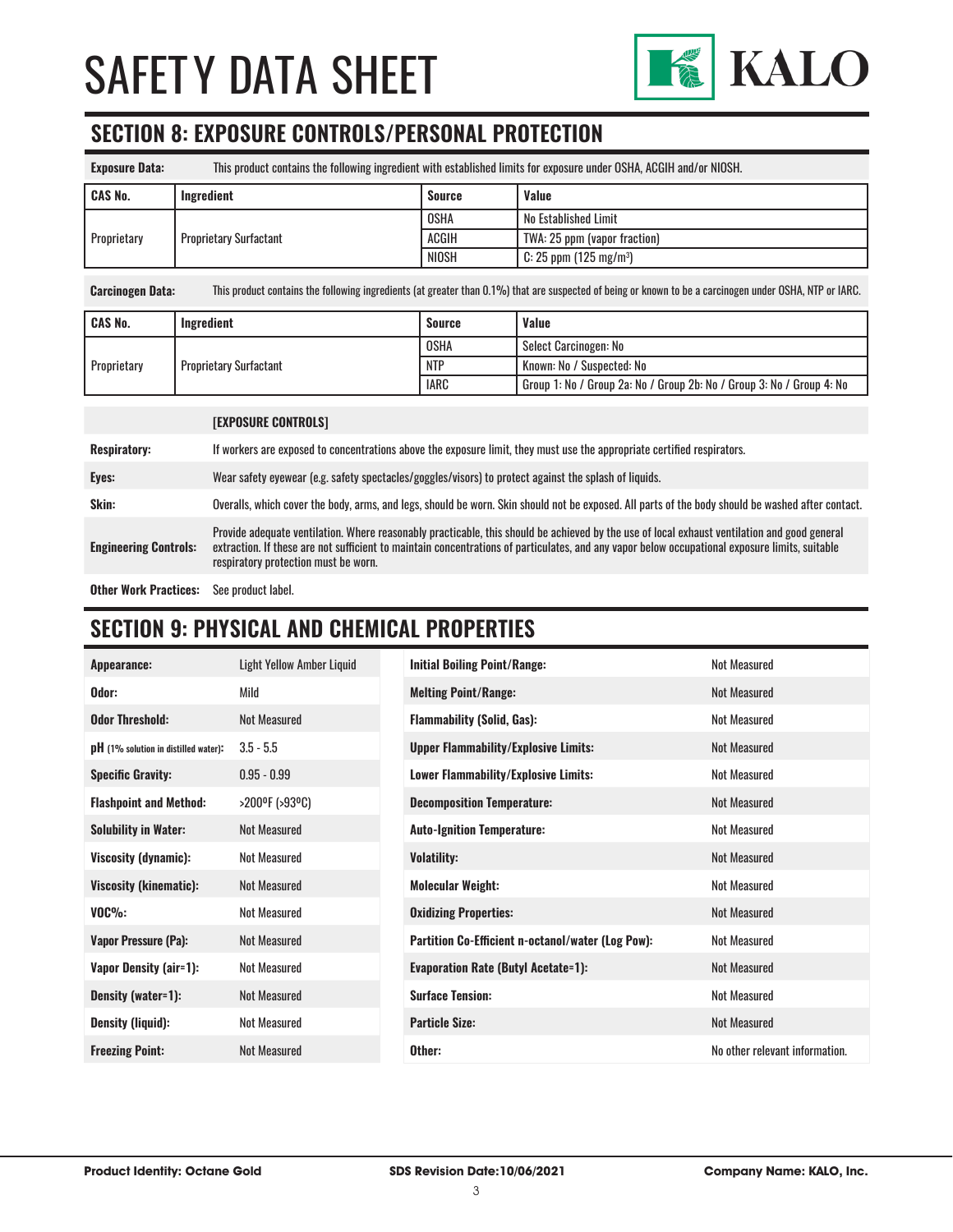

# **SECTION 10: STABILITY AND REACTIVITY**

| <b>Reactivity:</b>                       | Not chemically reactive.                                                                                |
|------------------------------------------|---------------------------------------------------------------------------------------------------------|
| <b>Chemical Stability:</b>               | Stable under normal ambient and anticipated conditions of use.                                          |
| <b>Hazardous Reactions:</b>              | Hazardous reactions not anticipated.                                                                    |
| <b>Conditions To Avoid:</b>              | Extended exposure to high temperatures can cause decomposition. Avoid all possible sources of ignition. |
| <b>Incompatible Materials:</b>           | Oxidizing agents.                                                                                       |
| <b>Hazardous Decomposition Products:</b> | Not anticipated under normal conditions of use.                                                         |

# **SECTION 11: TOXICOLOGICAL INFORMATION**

|                                                                   | [ACUTE TOXICITY ESTIMATE]             |                          |
|-------------------------------------------------------------------|---------------------------------------|--------------------------|
| Ingredients:                                                      | <b>Proprietary Surfactant</b>         |                          |
| Oral LD50mg/kg:                                                   | >5,000.00 / Category: NA              |                          |
| Skin LD50mg/kg:                                                   | >5,000.00 / Category: NA              |                          |
| Inhalation Vapor LC50, mg/L/4hr:                                  | No Data Available                     |                          |
| Inhalation Dust/Mist LC50, mg/L/4hr:                              | No Data Available                     |                          |
| <b>Inhalation Gas, LC50, ppm</b>                                  | No Data Available                     |                          |
| <b>ITEM</b>                                                       | <b>HAZARD</b>                         | <b>CATEGORY</b>          |
| <b>Acute Toxicity (mouth):</b>                                    | Not Applicable                        | $-$                      |
| <b>Acute Toxicity (skin):</b>                                     | <b>Not Applicable</b>                 | --                       |
| <b>Acute Toxicity (inhalation):</b>                               | Not Applicable                        | --                       |
| <b>Skin Corrosion/Irritation:</b>                                 | <b>Causes skin irritation.</b>        | $\overline{2}$           |
| <b>Eye Damage/Irritation:</b>                                     | <b>Causes serious eye irritation.</b> | $\overline{2}$           |
| <b>Sensitization (respiratory):</b>                               | <b>Not Applicable</b>                 | --                       |
| <b>Sensitization (skin):</b>                                      | <b>Not Applicable</b>                 | $-$                      |
| <b>Germ Toxicity:</b>                                             | <b>Not Applicable</b>                 | --                       |
| <b>Carcinogenicity:</b>                                           | Not Applicable                        | $\overline{\phantom{a}}$ |
| <b>Reproductive Toxicity:</b>                                     | <b>Not Applicable</b>                 | --                       |
| <b>Specific Target Organ Systemic Toxicity-Single Exposure:</b>   | Not Applicable                        | $-$                      |
| <b>Specific Target Organ Systemic Toxicity-Repeated Exposure:</b> | <b>Not Applicable</b>                 | $\overline{\phantom{a}}$ |
| <b>Aspiration Hazard:</b>                                         | Not Applicable                        | $\overline{a}$           |

# **SECTION 12: ECOLOGICAL INFORMATION**

| <b>Toxicity:</b>                       | No additional information provided for this product.  |  |
|----------------------------------------|-------------------------------------------------------|--|
| <b>Persistence and Degradability:</b>  | There is no data available on the preparation itself. |  |
| <b>Bioaccumulative Potential:</b>      | Not measured.                                         |  |
| <b>Mobility In Soil:</b>               | No data available.                                    |  |
| <b>Results of PBT and vPvB Assess:</b> | This product contains no PBT/vPvB chemicals.          |  |
| <b>Other Adverse Effects:</b>          | No data available.                                    |  |